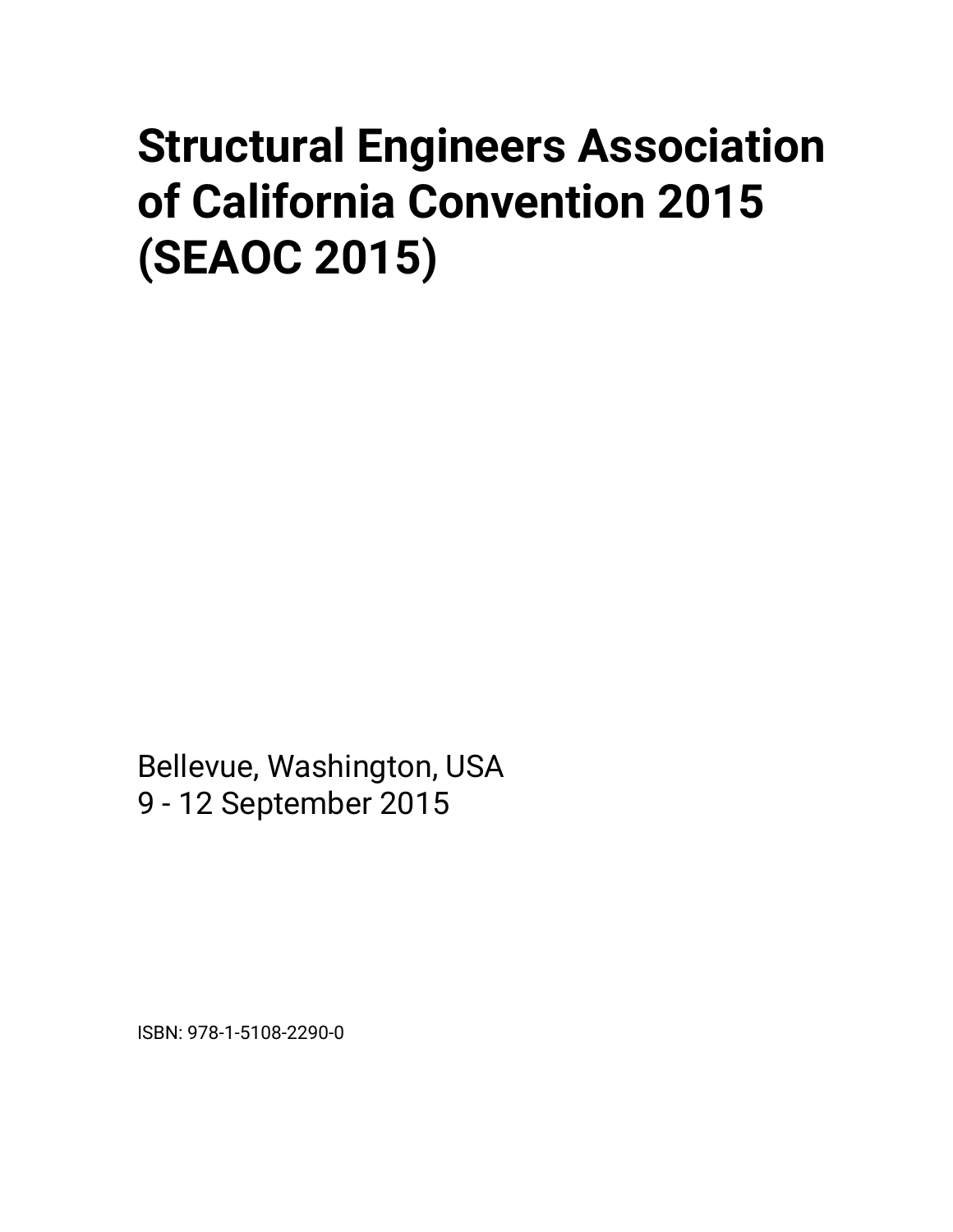**Printed from e-media with permission by:** 

Curran Associates, Inc. 57 Morehouse Lane Red Hook, NY 12571



**Some format issues inherent in the e-media version may also appear in this print version.** 

Copyright© (2015) by Structural Engineers Association of California All rights reserved.

Printed by Curran Associates, Inc. (2016)

For permission requests, please contact Structural Engineers Association of California at the address below.

Structural Engineers Association of California 921 11th St, Ste. 1100 Sacramento, California 95814 USA

Phone: (916) 447-1198 Fax: (916) 444-1501

info@seaoc.org

#### **Additional copies of this publication are available from:**

Curran Associates, Inc. 57 Morehouse Lane Red Hook, NY 12571 USA Phone: 845-758-0400 Fax: 845-758-2633 Email: curran@proceedings.com Web: www.proceedings.com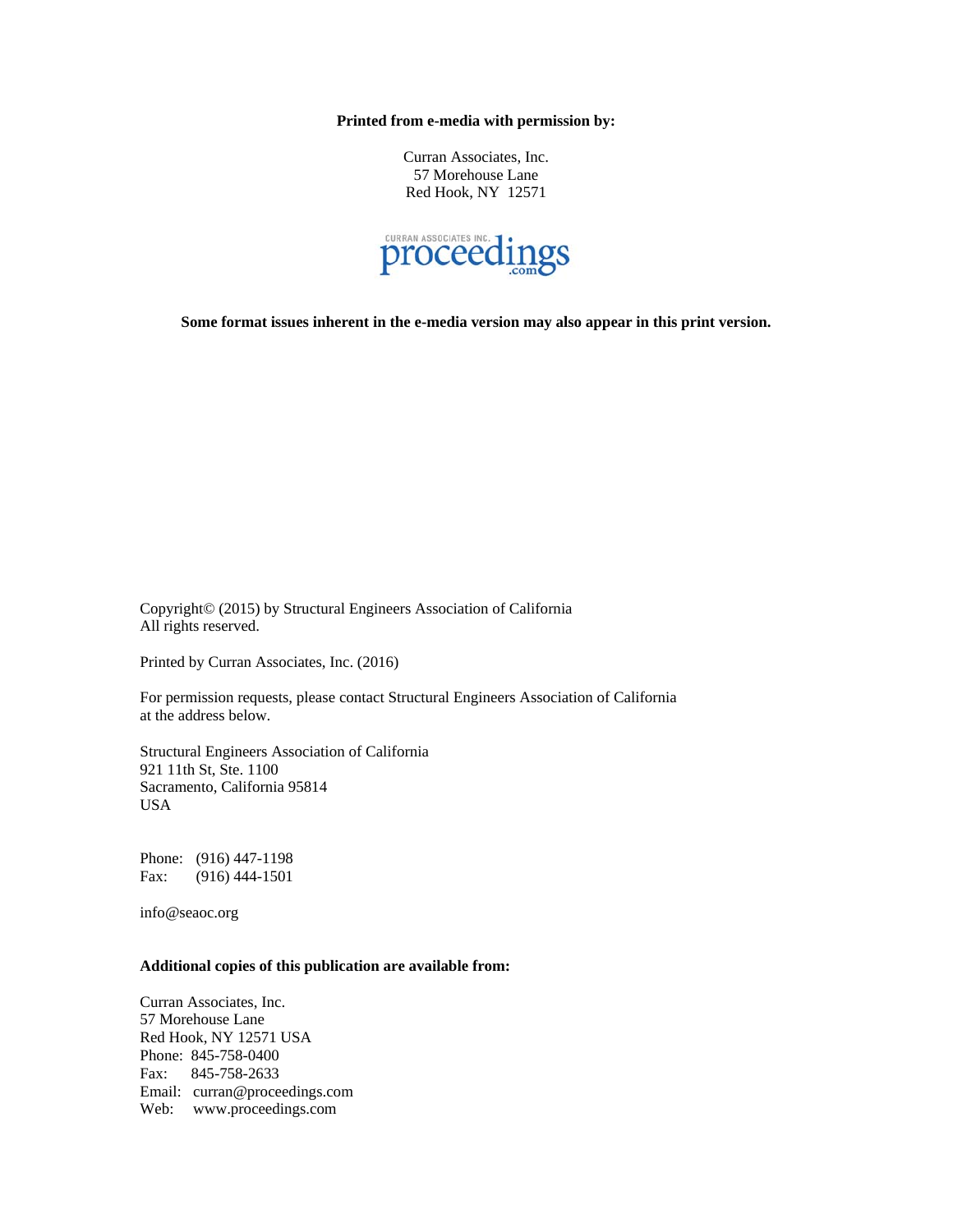

# **Structural Engineers Association of California**

## **2015 SEAOC Convention Technical Presentations**

#### **Preface**

*The following are unedited papers presented by the authors at the 2015 SEAOC Convention. These papers reflect the opinions, positions, and commentary of the authors and do not represent a consensus viewpoint of the Structural Engineers Association of California. The material presented in this publication should not be used or relied upon for any specific application without competent examination and verification of its accuracy, suitability, and applicability by qualified professionals. This document is not intended, nor should it establish or define a "standard of care" or a "standard of practice". Users of information from this publication assume all liability from such use.*

#### **Table of Contents**

| <b>Advancement in Wind Design - Wind Committee Status Report</b><br>James S. Lai, S.E., F. SEAOC Chair, SEAOC Wind Committee La Canada Flintridge, CA<br>Joe Maffei, S.E., PhD, LEED PA, Principal Maffei Structural Engineering San Francisco, CA                                                                                                                                                      | Pg. 14 |
|---------------------------------------------------------------------------------------------------------------------------------------------------------------------------------------------------------------------------------------------------------------------------------------------------------------------------------------------------------------------------------------------------------|--------|
| Advancements in Force Transfer Around Openings for Wood Framed Shear Walls<br>Karyn Beebe, P.E., LEED AP BD+C APA San Diego, CA<br>Tom Skaggs, P.E., Ph.D. APA Tacoma, WA                                                                                                                                                                                                                               | Pg. 19 |
| Assessment of First Generation Performance-Based Seismic Design Methods for New Buildings<br>John Harris, Research Structural Engineer<br>Matthew Speicher, Research Structural Engineer<br>Siamak Sattar, Research Structural Engineer<br>Anne Hulsey, Structural Engineering Intern<br>Steven McCabe, Research Structural Engineer<br>National Institute of Standards and Technology Gaithersburg, MD | Pg. 32 |
| ATC 58-II: Further Development of Next-Generation Performance-based Design Criteria<br>Ronald O. Hamburger, SE Simpson Gumpertz & Heger Inc. San Francisco, CA                                                                                                                                                                                                                                          | Pg. 45 |
| California Structural Engineer Licensure: Past to the Future; SEs Lead or Follow<br>James P. Mwangi, Ph.D., S.E., Professor California Polytechnic State University San Luis Obispo, CA<br>Kevin J. Dong., S.E., Professor California Polytechnic State University San Luis Obispo, CA                                                                                                                  | Pg. 54 |
| A Case Study in Integrating Sustainability and Structure 2015 SEAOC Convention<br>Keith T. Bauer, S.E., Associate Principal Buehler & Buehler Structural Engineers, Inc. Sacramento, CA                                                                                                                                                                                                                 | Pg. 64 |
| The Berkeley Art Museum and Pacific Film Archive: Saving a Local Landmark with an<br><b>Innovative Underpinning Solution</b><br>Timothy A. Nelson, S.E., Project Engineer Degenkolb Engineers San Francisco, CA                                                                                                                                                                                         | Pg. 70 |
| Case Studies to Demonstrate Effects of Seismic Upgrades to URM Buildings as Dictated by the<br><b>Proposed Seattle URM Policy</b><br>Dihong Shao, Principal Coffman Engineers Seattle, WA<br>Steve Moddemeyer, Principal CollinsWoerman Seattle, WA<br>Thomas M. Corcoran, Principal Integrus Architecture Seattle WA                                                                                   | Pg. 78 |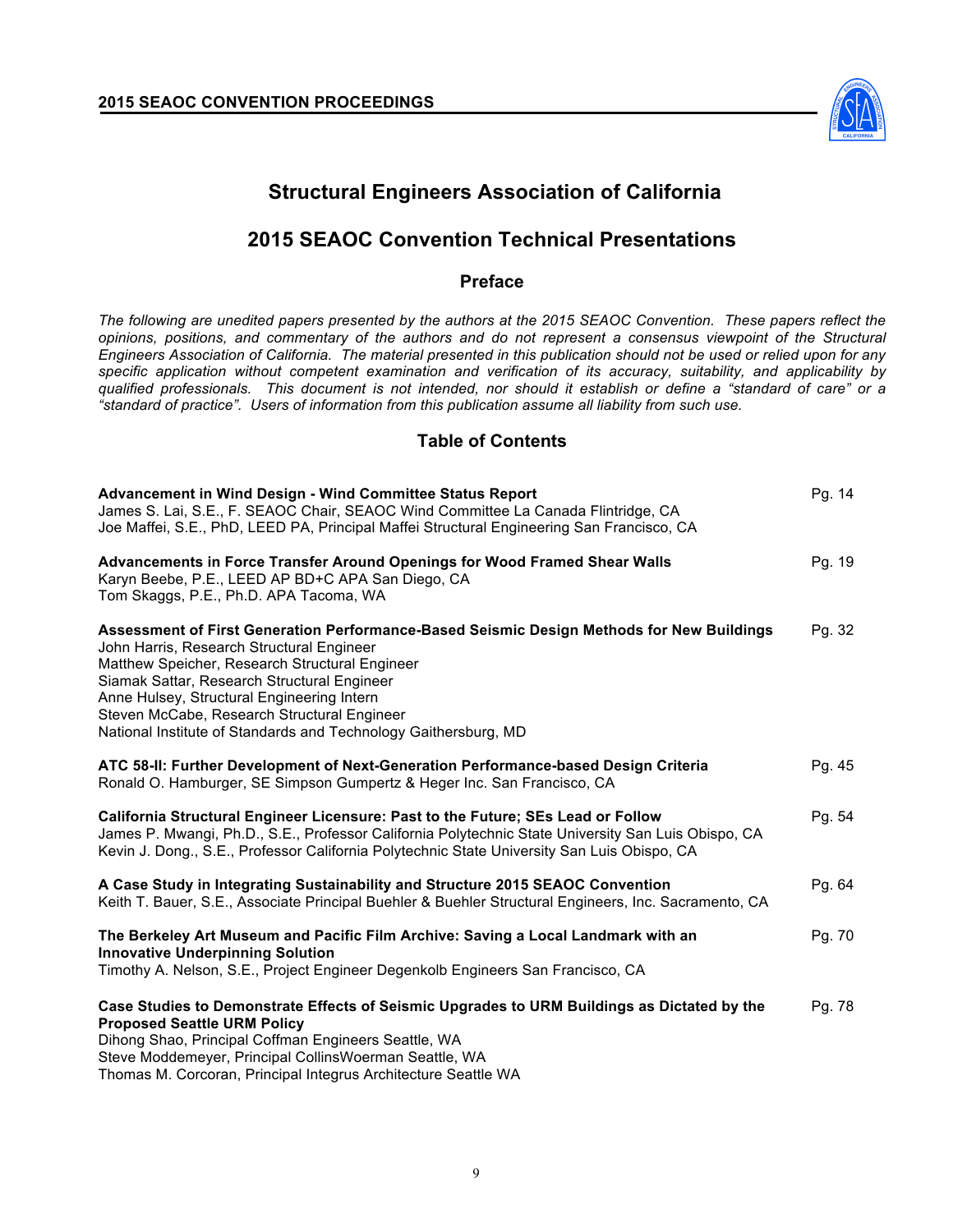## **2015 SEAOC CONVENTION PROCEEDINGS**



| <b>Controlling Wind in Tall and Flexible Structure with Viscous Damping Devices</b><br>Mark Sarkisian PE, SE, Partner Peter Lee PE, SE, Associate Director<br>Rupa Garai PE, SE, Associate Alvin Tsui PE, SE, Structural Engineer<br>Skidmore, Owings & Merrill LLP, San Francisco, CA<br>Michael Constantinou, PhD, SUNY Distinguished Professor University at Buffalo, Buffalo, NY                                                                                                                                                                                                                                                                                                                                                                                                                                                                                                          | Pg. 87  |
|-----------------------------------------------------------------------------------------------------------------------------------------------------------------------------------------------------------------------------------------------------------------------------------------------------------------------------------------------------------------------------------------------------------------------------------------------------------------------------------------------------------------------------------------------------------------------------------------------------------------------------------------------------------------------------------------------------------------------------------------------------------------------------------------------------------------------------------------------------------------------------------------------|---------|
| Coupling of Central Core and Perimeter Megabraces in 5th & Columbia Tower, Seattle<br>Bryce Tanner, SE, Associate<br>John Worley, SE, Principal<br>Arup San Francisco, CA                                                                                                                                                                                                                                                                                                                                                                                                                                                                                                                                                                                                                                                                                                                     | Pg. 106 |
| Development of Design Guidance and Example Applications for ASCE/SEI 41-<br>13, Seismic Evaluation and Retrofit of Existing Buildings, the ATC-124 Project<br>Bret Lizundia, Executive Principal, Rutherford + Chekene, San Francisco, CA<br>Brian McDonald, Principal Engineer, Exponent, Menlo Park, CA<br>Michael Braund, Associate Principal, Degenkolb Engineers, San Diego, CA<br>Veronica Cedillos, Associate Director of Projects, ATC, Redwood City, CA<br>Jim Collins, Executive Vice President, PCS Structural Solutions, Tacoma, WA<br>William Holmes, Senior Consultant, Rutherford + Chekene, San Francisco, CA<br>Ayse Hortacsu, Director of Projects, ATC, Redwood City, CA<br>Ron LaPlante, Consulting Engineer, San Diego, CA<br>Michael Mahoney, Senior Geophysicist, FEMA, Washington, DC<br>Mark Moore, Executive Principal, ZFA Structural Engineers, San Francisco, CA | Pg. 116 |
| Differences in Embodied Carbon Assessments of Structural Systems<br>Megan Stringer, PE, LEED AP BD+C Chair, SEAONC SDC Holmes Culley San Francisco, CA<br>Matthew Comber, SE, LEED AP BD+C Vice Chair, SEAONC SDC Project Frog San Francisco, CA                                                                                                                                                                                                                                                                                                                                                                                                                                                                                                                                                                                                                                              | Pg. 131 |
| <b>Evaluating and Upgrading the Seismic Performance of Older Tall Buildings</b><br>Stephen Mahin, Professor<br>Juin Wei Lai, Post-Doctoral Scholar<br>Shanshan Wang, Graduate Student Researcher<br>Matthew Schoettler, Research Engineer<br>University of California Berkeley, CA                                                                                                                                                                                                                                                                                                                                                                                                                                                                                                                                                                                                            | Pg. 142 |
| Evaluation of ASCE 41-13 Nonlinear Dynamic Procedure Based on Recorded Response from<br><b>Existing RC Buildings</b><br>Ahmed Mantawy, PhD, PE Arup Los Angeles, CA<br>Arif Ozkan, PE, SE Arup Los Angeles, CA                                                                                                                                                                                                                                                                                                                                                                                                                                                                                                                                                                                                                                                                                | Pg. 160 |
| The Failure of the Tacoma Narrows Bridge in 1940<br>Charles Seim, Principal Consulting Bridge Engineer El Cerrito, CA                                                                                                                                                                                                                                                                                                                                                                                                                                                                                                                                                                                                                                                                                                                                                                         | Pg. 169 |
| <b>Frequently Misunderstood Wind Provisions</b><br>Emily Guglielmo, SE, Associate Martin/Martin, Inc. Larkspur, CA                                                                                                                                                                                                                                                                                                                                                                                                                                                                                                                                                                                                                                                                                                                                                                            | Pg. 177 |
| <b>Fundamentals of Tuned Mass Dampers (TMDs) for Seismic Response Reduction</b><br>Julio C. Miranda, P.E., S.E. Principal Technologist CH2M HILL San Jose, CA                                                                                                                                                                                                                                                                                                                                                                                                                                                                                                                                                                                                                                                                                                                                 | Pg. 179 |
| <b>Global Practices in Earthquake Structural Engineering</b><br>H Kit Miyamoto, Ph.D, S.E., Miyamoto International, Inc., Los Angeles, CA<br>Amir SJ Gilani, Ph.D, S.E., Miyamoto International, Inc., West Sacramento, CA                                                                                                                                                                                                                                                                                                                                                                                                                                                                                                                                                                                                                                                                    | Pg. 195 |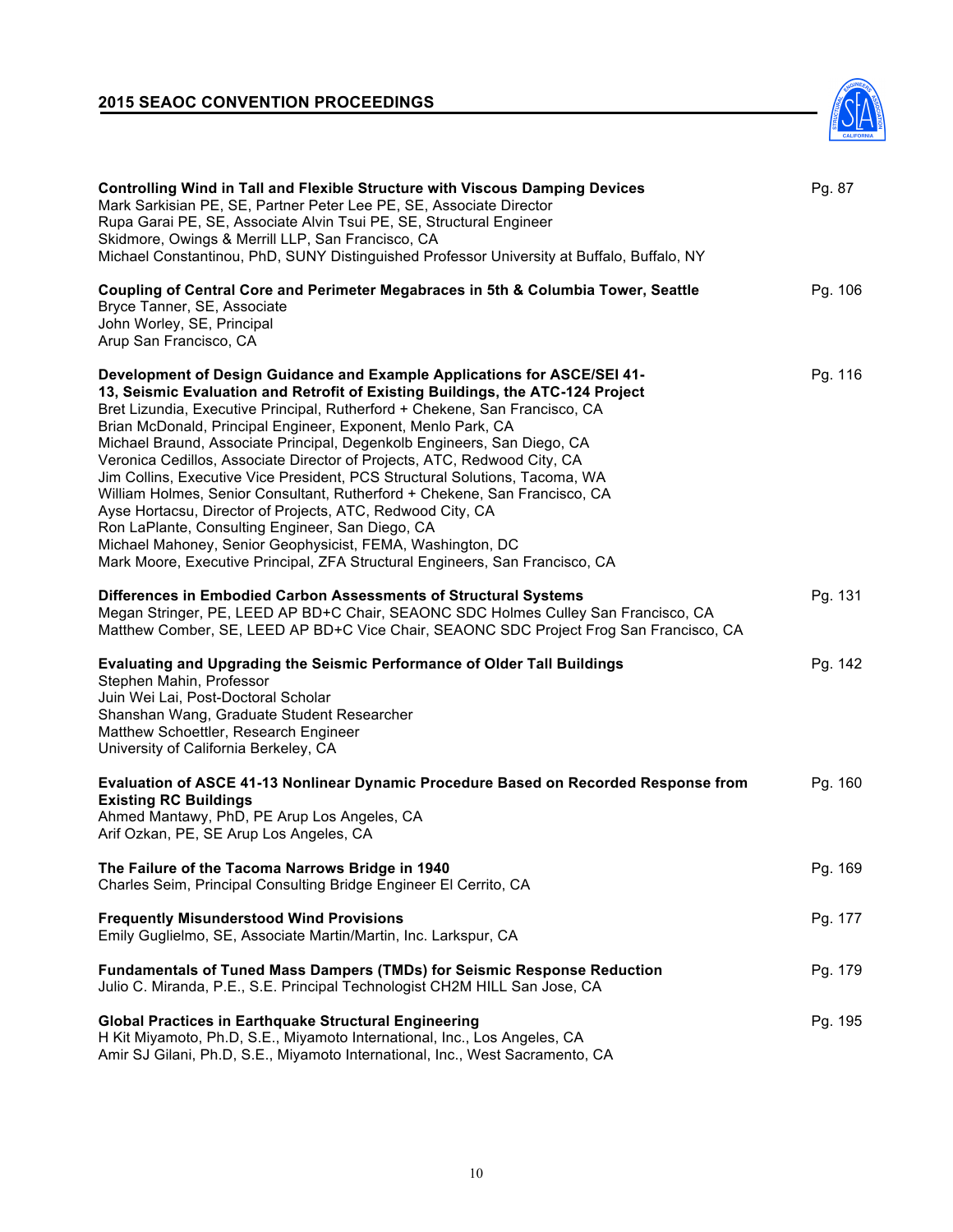## **2015 SEAOC CONVENTION PROCEEDINGS**



| Mass Timber High-Rise Design Research: Museum Tower in Los Angeles Reimagined in Mass<br>Timber                                                                                                                                                                                                                                          | Pg. 214 |
|------------------------------------------------------------------------------------------------------------------------------------------------------------------------------------------------------------------------------------------------------------------------------------------------------------------------------------------|---------|
| Matthew Timmers, SE; Ben Rogowski, PE John A. Martin & Associates, Inc. Los Angeles, CA<br>Andrew Tsay Jacobs, LEED AP, EIT Perkins+Will Los Angeles, CA<br>Bevan Jones, PE; James O'Neill, Ph.D. Holmes Fire San Francisco, CA                                                                                                          |         |
| Napa Church Earthquake Damage Repair & Retrofit<br>Jeff Weber, SE, SECB, General Manager Coffman Engineers, Oakland, CA<br>Muneer Merchant, Vice President Pullman SST, Inc., Benicia, CA<br>Brian Marc-Aurele, PE, Engineer Coffman Engineers, Oakland, CA<br>Brian Walkenhauer, SE, Structural Engineer Coffman Engineers, Oakland, CA | Pg. 234 |
| A New, Low-Cost Approach to Increasing Seismic Resistance of Wood-Frame Structures<br>Michael D. Symans, Assoc. Prof., Dept. of Civil and Env. Engineering Rensselaer Polytechnic Institute,<br>Troy, NY<br>Steve M. Yang, Graduate Student, Dept. of Civil and Env. Engineering Rensselaer Polytechnic Institute                        | Pg. 241 |
| Troy, NY<br>Jesse Karns, Director of Engineering Research MiTek, Ventura, CA<br>David Lee, West Coast Technical Director Taylor Devices, North Tonawanda, NY                                                                                                                                                                             |         |
| One Big Room: Facebook's New Campus<br>Susan LaFore, SE, Senior Engineer<br>René Vignos, SE, Principal<br>Steve Marusich, SE, Senior Associate<br>Forell/Elsesser Engineers, Inc. San Francisco, CA                                                                                                                                      | Pg. 249 |
| Parametric Study on Effects of Mega-thrust Mw9-class Subduction Earthquakes and Aftershocks<br>in Victoria, British Columbia, Canada<br>Solomon Tesfamariam, Associate Professor The University of British Columbia Kelowna, BC, Canada<br>Katsuichiro Goda, Senior Lecturer University of Bristol Bristol, UK                           | Pg. 258 |
| Performance Based Design of 111 Main<br>Mark Sarkisian PE, SE, Partner<br>Peter Lee PE, SE, Associate Director<br>Alvin Tsui PE, SE, Structural Engineer<br>Lachezar Handzhiyski, PE, Design Engineer<br>Skidmore, Owings & Merrill LLP<br>San Francisco, CA                                                                             | Pg. 271 |
| Performance Based Design of Wilshire Grand Tower<br>Leonard M. Joseph, Principal C. Kerem Gulec, Associate Thornton Tomasetti, Los Angeles<br>Peter Maranian, Principal Brandow and Johnston                                                                                                                                             | Pg. 290 |
| Performance-Based Seismic Retrofit of a Tall Precast Concrete Shear Wall Building Using FRP<br><b>Materials</b><br>Rami Elhassan, Ph.D., SE, Principal<br>Yangbo Chen, Ph.D., SE, Senior Structural Engineer<br>David Pomerleau, SE, Project Manager<br>IDS Group, Inc. Irvine, CA                                                       | Pg. 312 |
| Proposed Changes to Steel Column Evaluation Criteria for Existing Buildings<br>Daniel Bech, Principal Bill Tremayne, Principal<br>Jonas Houston, Project Engineer<br>HolmesCulley San Francisco, CA                                                                                                                                      | Pg. 325 |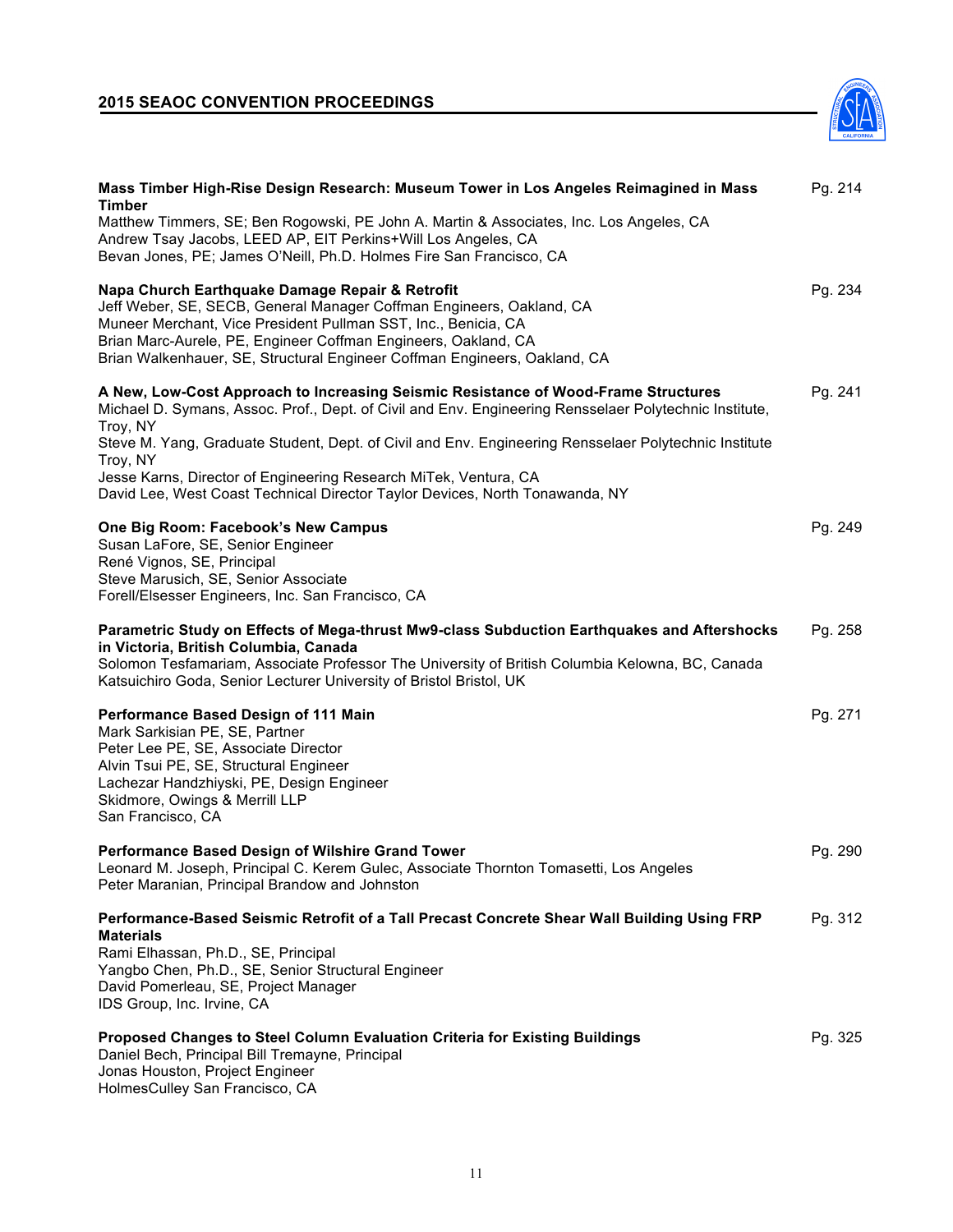

| Rational Evaluation of Structural Response to Thermal Loads<br>Mark Sarkisian SE, LEED, Partner<br>Neville Mathias SE, LEED, Assoc. Director<br>Joanna Zhang SE, LEED, Associate<br>Jason Kirkpatrick PE, LEED<br>Skidmore, Owings & Merrill LLP San Francisco, CA                                                                                                                                               | Pg. 337 |
|------------------------------------------------------------------------------------------------------------------------------------------------------------------------------------------------------------------------------------------------------------------------------------------------------------------------------------------------------------------------------------------------------------------|---------|
| Recommendations for Confinement in Boundary Elements of Special Concrete Walls<br>Dawn Lehman, Professor University of Washington<br>Travis Welt, PhD Candidate James LaFave, Professor University of Illinois                                                                                                                                                                                                   | Pg. 355 |
| Seismic Behavior of Reinforced Concrete Coupling Beams with Innovative Simplistic Detailing<br>Shih-Ho Chao, Ph.D., P.E., Associate Professor<br>Young-Jae Choi, Graduate Student<br>Poorya Hajyalikhani, Graduate Student<br>Chatchai Jiansinlapadamrong, Graduate Student<br>The University of Texas at Arlington, Arlington, Texas                                                                            | Pg. 369 |
| Seismic Evaluation and Upgrade of a Non-Ductile Concrete Shear Wall Hospital Patient Tower<br><b>Located in a Low Seismic Hazard Area</b><br>Brian Walkenhauer, S.E. Engineer Coffman Engineers Oakland, CA<br>Dihong Shao, S.E. Principal Coffman Engineers Seattle, WA                                                                                                                                         | Pg. 384 |
| Shake table and Quasi-Static Testing of Suspended Ceilings with Alternate Perimeter Installations<br>Amir SJ Gilani, Manager Earthquake Engineering Miyamoto International, Inc. West Sacramento, CA<br>Shakhzod M Takhirov, Technical Laboratory Manager, Department of CEE, University of California<br>Berkeley Berkeley, CA<br>Yelena Straight, Product Seismic Engineer, USG Interiors LLC Libertyville, IL | Pg. 392 |
| Shake Table Testing of Precast Concrete Wall with End Columns (PreWEC)<br>Sri Sritharan, Wilson Engineering Professor Iowa State University Ames, Iowa<br>Maryam Nazari, Graduate Research Assistant Iowa State University Ames, Iowa<br>Sriram Aaleti, Assistant Professor University of Alabama Tuscaloosa, AL                                                                                                 | Pg. 403 |
| The Shocking Secrets of Rocking Shear Walls<br>Benjamin Mohr, Senior Staff II<br>Stephen Harris, Principal<br>Simpson Gumpertz & Heger Inc. San Francisco, CA                                                                                                                                                                                                                                                    | Pg. 415 |
| <b>Special Inspections for Wood Construction</b><br>David P. Tyree, P.E., C.B.O. Colorado Springs, CO<br>James B. Smith, P.E. Dane, WI<br>Michelle Kam-Biron P.E, S.E., SECB Newbury Park, CA American Wood Council                                                                                                                                                                                              | Pg. 420 |
| Steel Castings in Structural Design - Case Studies<br>Carlos de Oliveira, President and CEO Cast Connex Corporation Toronto, Canada                                                                                                                                                                                                                                                                              | Pg. 427 |
| T-H Dynamic and Nonlinear Static Analysis for the Ferrocement Canopy of the NewAthens Opera<br>House<br>Gregory G. Penelis, Dr, MSc, DIC, Penelis Consulting Engineers SA Greece, EU                                                                                                                                                                                                                             | Pg. 440 |